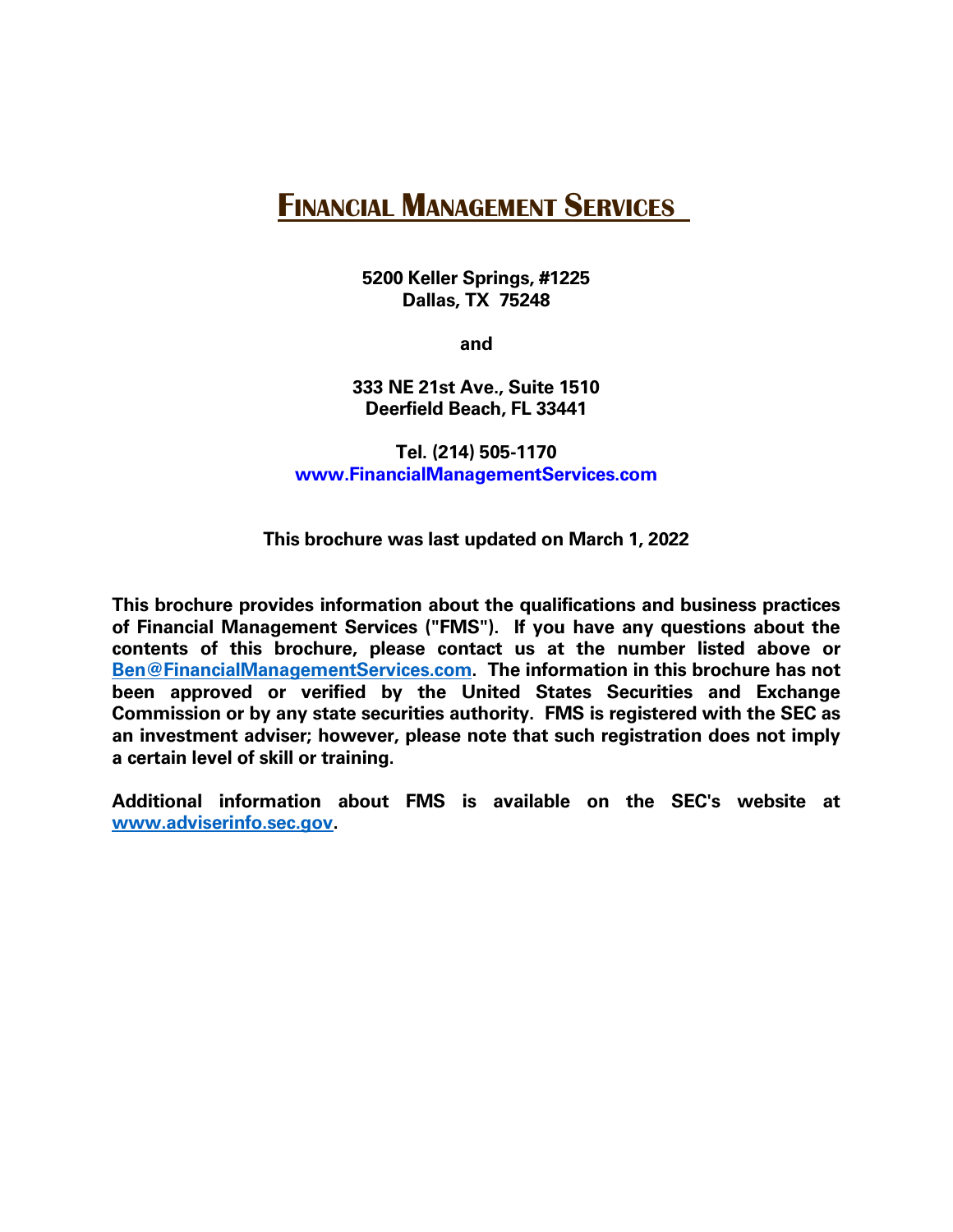# **TABLE OF CONTENTS\***

| А. |                                                         |
|----|---------------------------------------------------------|
|    |                                                         |
|    |                                                         |
|    |                                                         |
| B. |                                                         |
| C. | PERFORMANCE-BASED FEES AND SIDE-BY-SIDE MANAGEMENT  2   |
| D. |                                                         |
| Ε. | METHODS OF ANALYSIS, INVESTMENT STRATEGIES              |
|    |                                                         |
| F. |                                                         |
| G. |                                                         |
| Η. | OTHER FINANCIAL INDUSTRY ACTIVITIES AND AFFILIATIONS  5 |
| I. | CODE OF ETHICS, PARTICIPATION OR INTEREST IN            |
|    |                                                         |
|    |                                                         |
|    |                                                         |
|    |                                                         |

<sup>\*</sup> **A NOTE ABOUT THE FORMAT OF THIS BROCHURE: The SEC requires all investment advisers to organize their disclosure documents according to specific categories, some of which may not pertain to a particular adviser's business. Where a required category is not relevant to our business, we list the category and state that it does not apply.**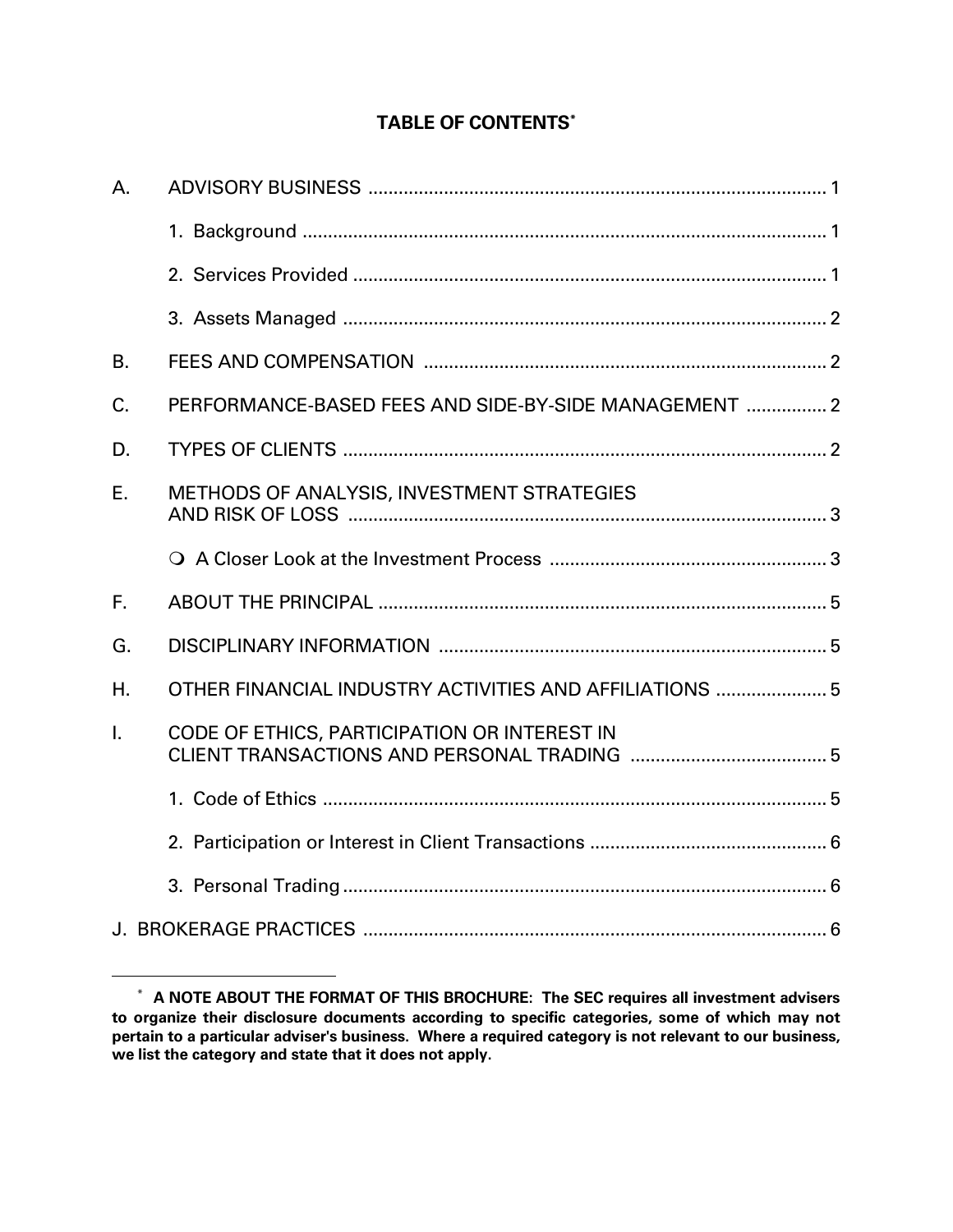| К.          |                |  |
|-------------|----------------|--|
| L.          |                |  |
| М.          |                |  |
| N.          |                |  |
| O.          |                |  |
|             |                |  |
|             |                |  |
| $P_{\rm L}$ |                |  |
|             | PRIVACY NOTICE |  |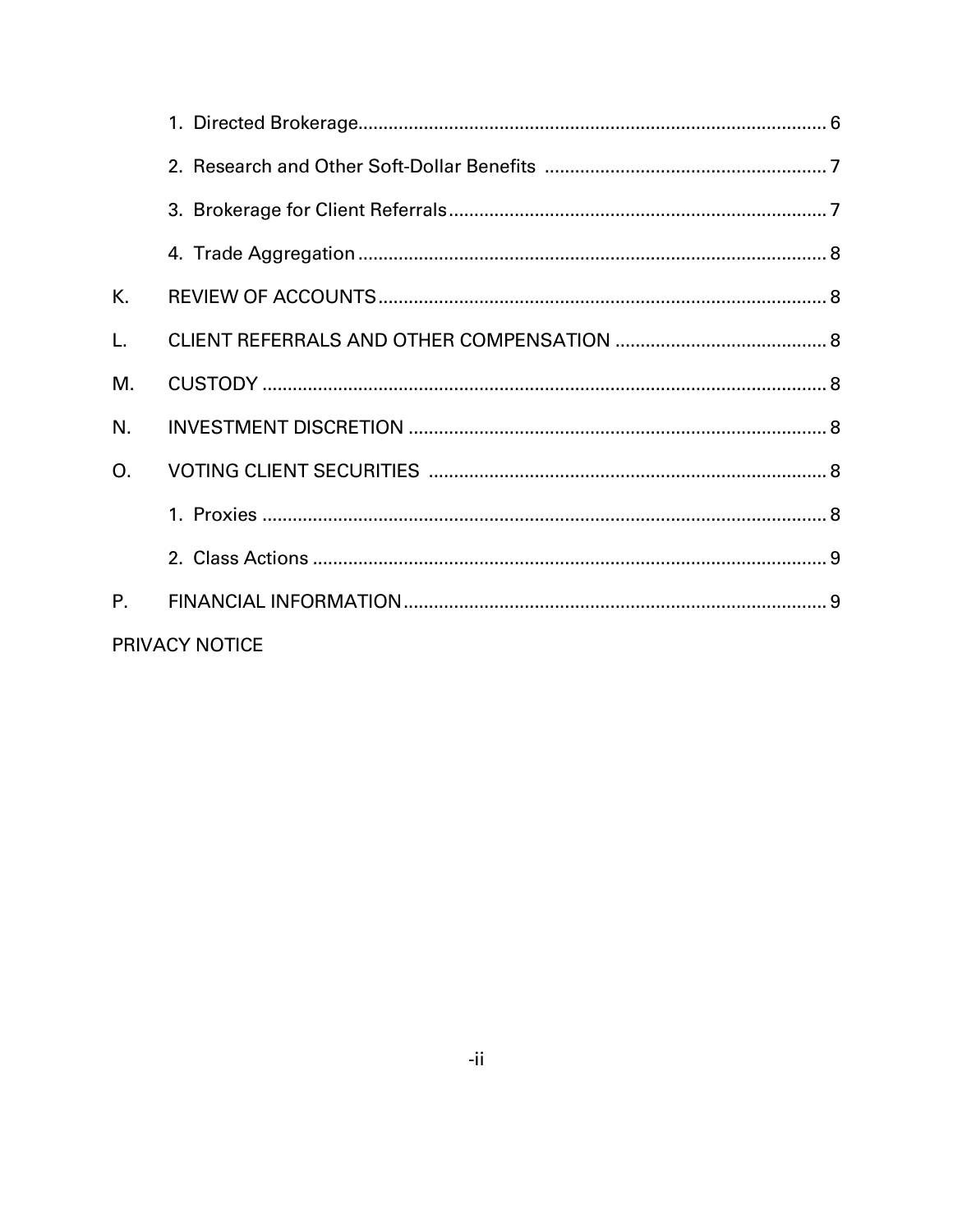## **A. ADVISORY BUSINESS**

#### **1. Background**

Founded in 1990, FMS is an independent, fee-only investment manager headquartered in Dallas, Texas, with a seasonal office in Deerfield Beach, Florida. FMS prides itself on developing long-term relationships with clients by providing a high level of dedicated, personalized service. Since its inception, FMS has been owned and operated by Benjamin A. Brown. You can find more information about Ben in Section F below.

#### **2. Services Provided**

FMS actively manages clients' separate securities accounts based on a thorough understanding of clients' particular financial situation and investment objectives. In doing this, FMS takes a customized portfolio construction approach instead of a "black box" or computer-generated model portfolio approach. Clients may place reasonable restrictions on the securities bought and sold for their accounts, so long as those restrictions do not interfere with our fundamental investment style. All portfolios are managed by the owner of the firm, who, with rare exception, is available to communicate with clients any day, at any time.

FMS's equity and balanced portfolios employ a conservative, disciplined value approach to security selection. This style is consistent with the needs of investors concerned with capital preservation. We seek high-quality, undervalued stocks that can be held for long periods of time. Occasionally, convertible securities, such as convertible preferred stocks and convertible bonds, are held where appropriate to the investment objectives and risk tolerances of the portfolio. Schwab's Money Market and Government Securities Funds are often used for cash equivalent needs, while CDs of financial institutions and U.S. Government fixed-income securities of varied maturities may be included in the non-equity portion of portfolios.

Although we make no guarantees about performance, our investment approach is risk averse, and strives to provide superior returns through market cycles, with better-than-market results during negative and flat periods, and near-market returns during strong advances.

Please see Section E below for more information about our portfolio management practices.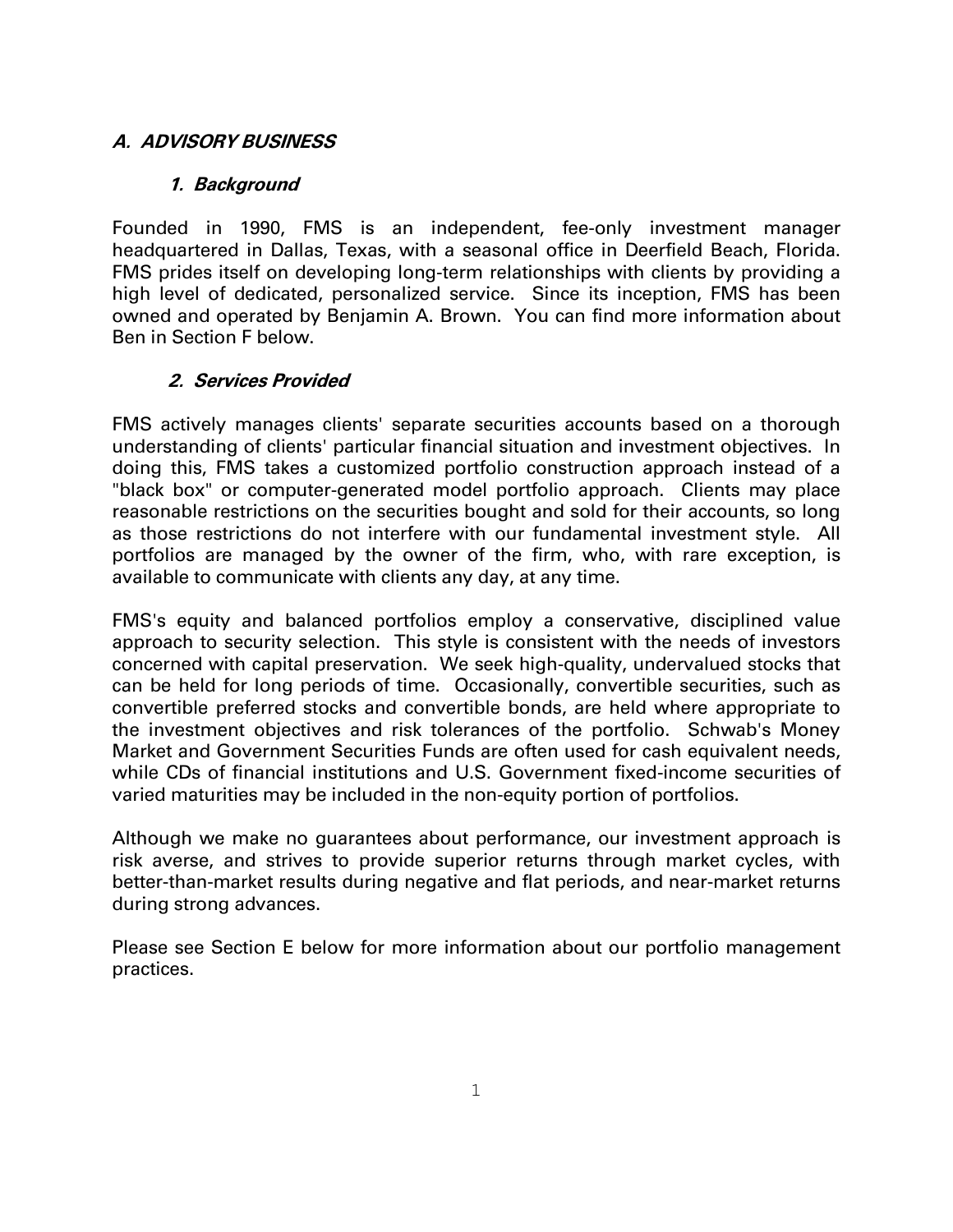#### **3. Assets Managed**

As of December 31, 2021, FMS managed approximately \$272.8 million on a discretionary basis and \$4.5 million on a non-discretionary basis.

#### **B. FEES AND COMPENSATION**

FMS's annual fees are generally 1.00% of the first \$500,000 of assets under management, 0.75% of the next \$500,000 of assets under management and 0.50% of assets above \$1,000,000, although in rare cases fees are negotiable**.**

At the end of each calendar quarter, we send a statement to each client showing the client's total assets under management at the end of the quarter and the end of the previous quarter, the arithmetic average (mean) of those amounts, and the fee, calculated as 1/4 of the applicable annual rate. A client may either pay us by check or authorize us to deduct the fees from the client's account. Each quarterly fee deduction must be separately authorized; we do not accept standing authority to deduct fees from client accounts.

Clients may terminate their advisory contracts with FMS at any time, without penalty. In the event of such termination, fees will be pro-rated based on the number of days in the billing quarter during which services were rendered. FMS will not assign the responsibility to manage a client's account without the client's express permission.

In addition to fees for our services, clients also are responsible for brokerage and other transaction costs incurred in trading for their accounts. (Please refer to Section J below for information about our brokerage practices.) Furthermore, in the event that we are retained to manage an account which contains or acquires mutual fund shares, our management fee shall be in addition to the fees and expenses charged by the fund.

## **C. PERFORMANCE-BASED FEES AND SIDE-BY-SIDE MANAGEMENT**

This item does not apply to our business.

## **D. TYPES OF CLIENTS**

FMS's client base consists of individuals (primarily, but not exclusively, high networth), trusts and individual IRA and 401(k) accounts. In the case of employee benefit accounts, FMS acts as a "fiduciary" as that term is defined under the Employee Retirement Income Security Act of 1974 (ERISA) and the Internal Revenue Code. While FMS will undertake the management of a rollover retirement account at a client's request, FMS will not make any investment recommendations about a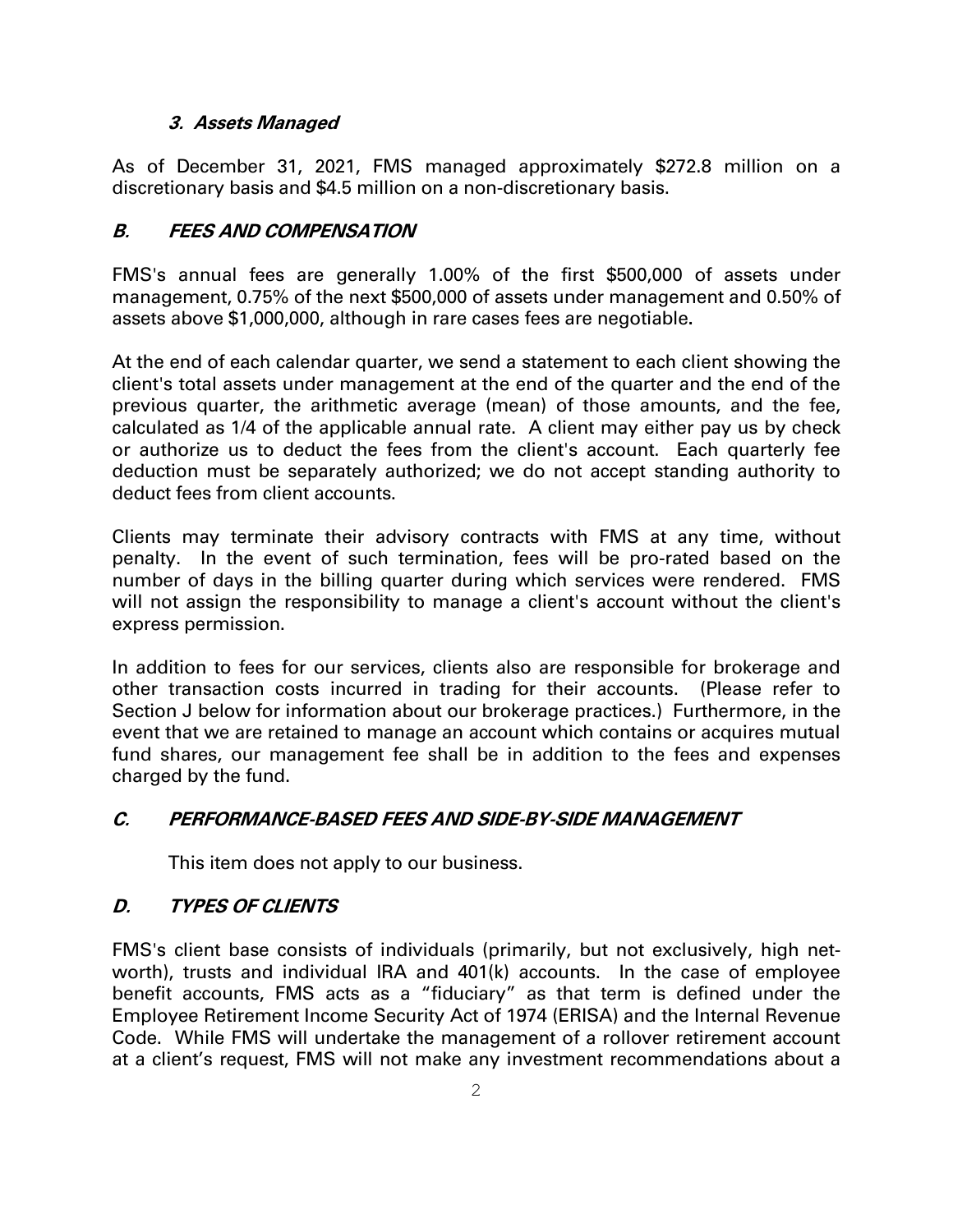retirement account before being engaged to exercise discretion over the retirement assets.

FMS generally will not accept new accounts with assets of less than \$1 million. This amount might be altered because of long-standing relationships, anticipated client additions to assets under management or for other reasons.

## **E. METHODS OF ANALYSIS, INVESTMENT STRATEGIES AND RISK OF LOSS**

As noted in Section A above, FMS employs a conservative, disciplined value approach to selecting securities for our managed accounts. We seek to invest in high-quality, undervalued companies at low prices relative to earnings power, net assets or other benchmarks of value. In other words, we seek value with a growth overlay. We will occasionally seek growth stocks, but only at what we consider a significant discount to long-term value.

Portfolio turnover in our managed accounts has historically been very low, a characteristic important to clients sensitive to capital gains taxes and transaction costs. Nevertheless, although we typically engage in long-term purchases (securities that we hold for at least a year), we do, on occasion, engage in short-term purchases (securities held for less than a year); in rare cases, we may even "trade" securities (*i.e.*, buy and sell a security within 30 days).

Over extended periods of time, equities have consistently outperformed fixedincome investments, a relationship we believe will continue through future market cycles. Therefore, we expect the equity portion of most client portfolios to provide long-term growth of capital, while our fixed-income style focuses on capital preservation and a quality income stream intended to provide balance and stability to portfolios.

Although we are passionate about achieving our goals, we cannot guarantee that our management of client portfolios will result in any particular return within any particular time period. Investing in securities involves risk of loss that clients should understand and be prepared to bear.

## A Closer Look at the Investment Process

#### **Stocks**

FMS employs a bottom-up fundamental analysis, focusing on both investment quality and valuation. Our equity style employs a conservative value approach to stock selection seeking high-quality, undervalued stocks that can be held for long periods of time. Generally, we screen out any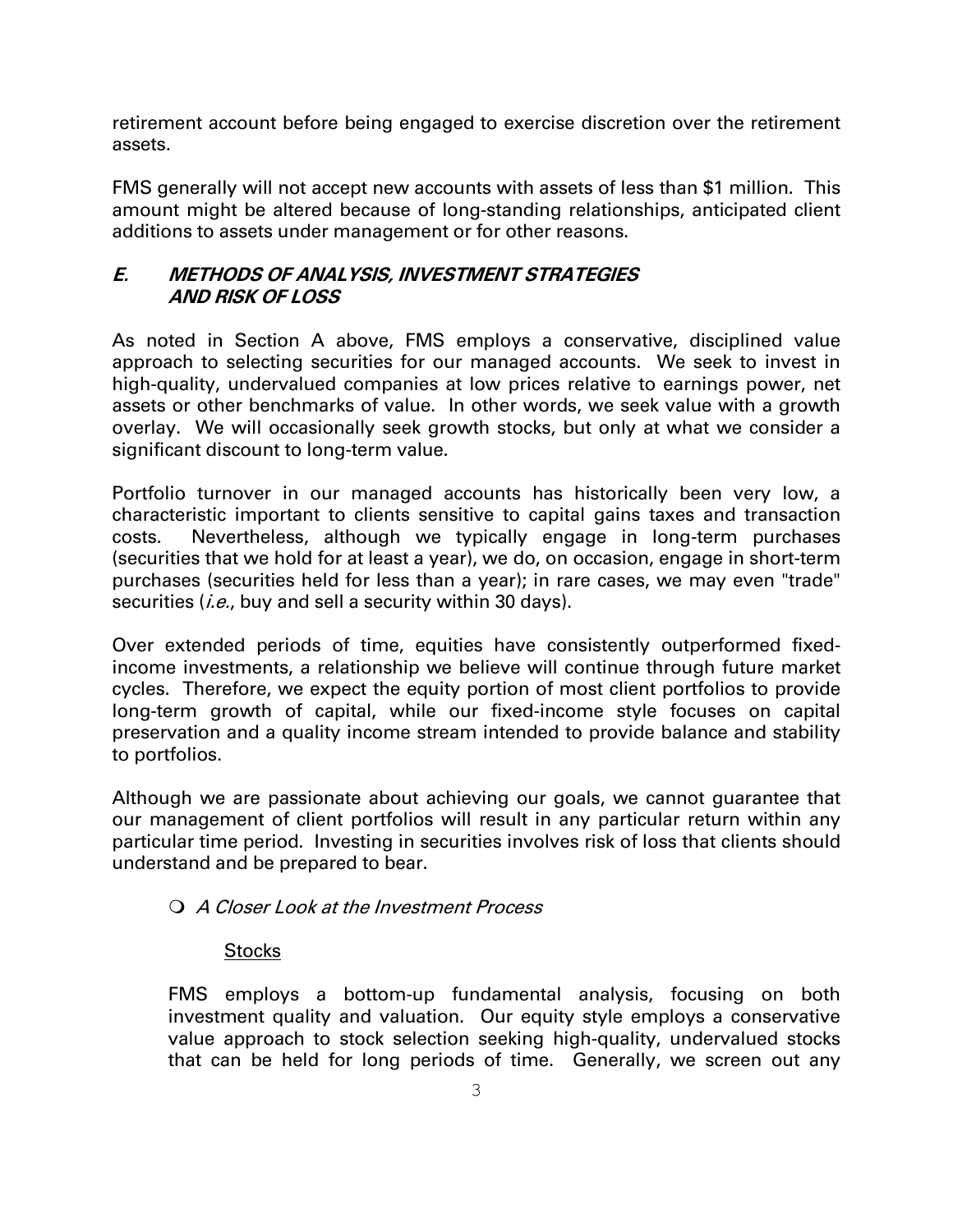investment opportunity that does not have what we believe is an upside potential of at least 100% within a 3-5 year period.

Utilizing both internal and external resources, we search for companies that meet our value and quality constraints. At times, our perception of inherent risk in a company or our inability to be comfortable with the fundamentals of the industry will cause us to summarily reject an opportunity.

Our value criteria include, though are not limited to, relative and absolute price/earnings and price/cash flow ratios, historical P/E and dividend yield levels, financial quality ratings and contact with company management. In addition, technical analysis is often used to support our fundamental analysis.

FMS does not generally recommend margin accounts, will rarely participate in initial public offerings ("IPOs"), does not buy or sell cryptocurrencies, options or other synthetic securities, and will not short stocks.

#### Bonds

The fixed-income portion of a client portfolio is conservatively managed for capital preservation and current income. Fixed income securities may include U.S. Treasury securities, high-grade corporate bonds and municipal bonds. Our emphasis on high-grade, short and intermediate maturity bonds rated investment grade or better is important to the process of managing credit and price risk.

#### Sell Discipline

A stock may be sold when we observe deterioration in fundamentals, a technical price breakdown without qualitative justification, or extreme overvaluation relative to historical parameters. Additionally, tax considerations, where appropriate, are evaluated with respect to the capital gains impact of the sale. We do not, however, offer "tax management" advisory services.

Occasionally a stock that has performed extremely well may become such a large portion of an individual portfolio that it becomes prudent to reduce the holding. While a portfolio may contain 20-30 different investments comprising positions of 3%-5% each, should any one issue grow to become greater than 10%, a partial sale may be undertaken in order to maintain proper overall risk tolerance for the portfolio.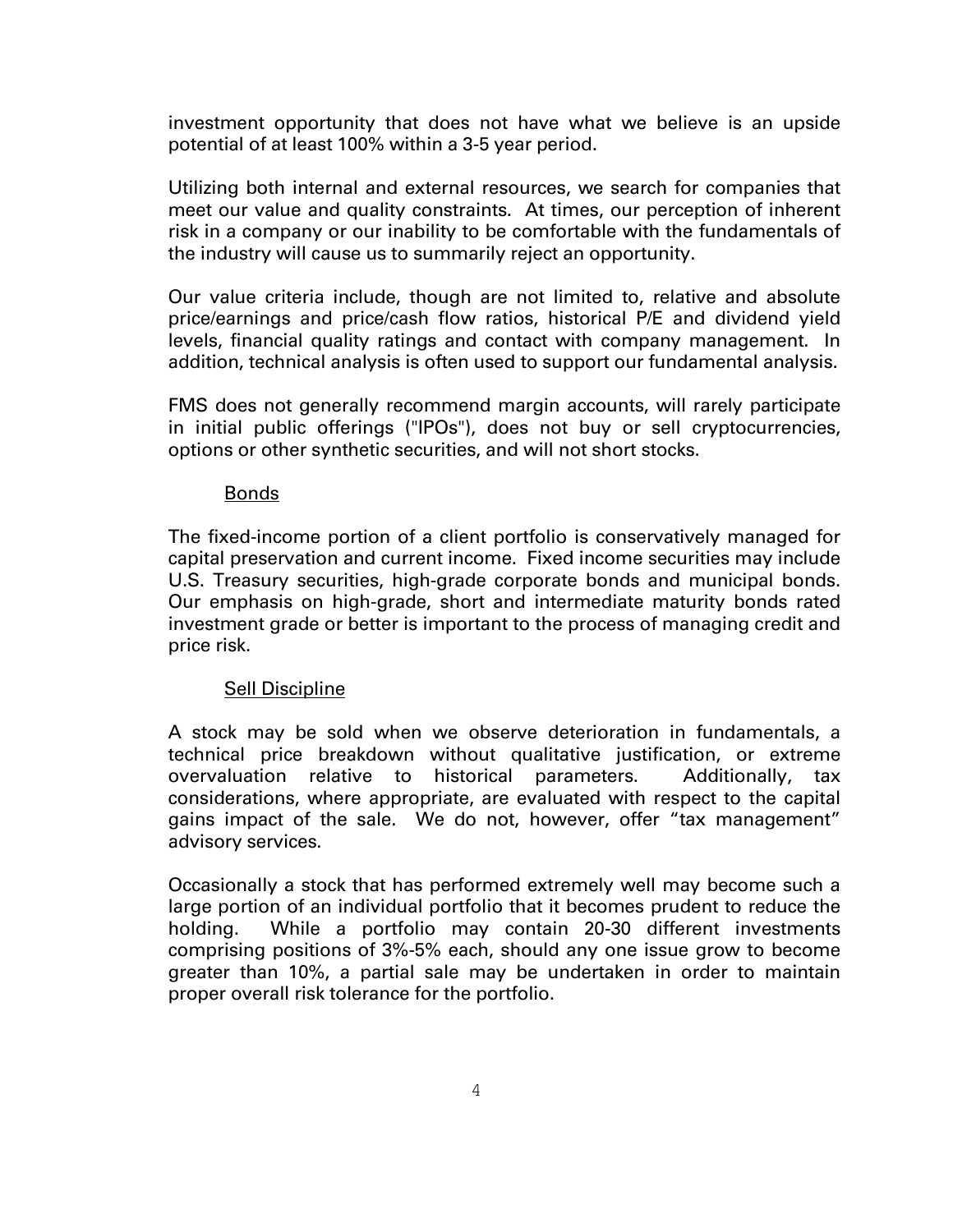## **F. ABOUT THE PRINCIPAL**

After obtaining his BBA degree in accounting from Adelphi University (Garden City, New York, 1964), Ben Brown (b. 1943) worked for a small CPA/law office in Forest Hills, New York. His career on Wall Street began in 1967, when he became a securities and portfolio analyst at Walston & Co., Inc., one of the larger retail stock brokerage firms at the time. Ben eventually became a vice-president with a specialty in the natural gas, electric and telephone utility industries. In 1971, while working on Wall Street, Ben obtained his MBA degree in Finance & Investments from the Bernard M. Baruch School of Business (City University of New York).

Ben and his wife, Elinore, moved to Dallas in 1974, when Lone Star Gas Company offered him a career opportunity as Vice President, Finance and Treasurer. While with the Lone Star Gas, ENSERCH Corporation and Enserch Exploration organizations, Ben was the primary officer responsible for financial community relations, dealing on a daily basis with stockbrokers, institutional shareholders, research analysts, pension fund managers, investment and commercial bankers, the major credit rating agencies and the media. After retiring from that career, Ben founded FMS and has been enjoying helping his clients achieve their financial goals ever since.

Ben and Elinore have two grown children. Adam, a network engineer, is married with 4 children and lives in Long Beach, CA, while his sister, Dina, also married, worked for a healthcare information systems company based in Kansas City, MO for 9 years and is now a full-time mother of 2.

## **G. DISCIPLINARY INFORMATION**

This item does not apply to our business.

## **H. OTHER FINANCIAL INDUSTRY ACTIVITIES AND AFFILIATIONS**

Neither FMS nor its principal is engaged in any business other than investment management, nor are we affiliated with parties engaged in financial industry activities.

#### **I. CODE OF ETHICS, PARTICIPATION OR INTEREST IN CLIENT TRANSACTIONS AND PERSONAL TRADING**

#### **1. Code of Ethics**

In accordance with SEC Rule 204A-1, FMS has adopted a Code of Ethics that describes certain standards of conduct that the firm will follow, and that addresses personal trading by Ben Brown and his related accounts. With regard to the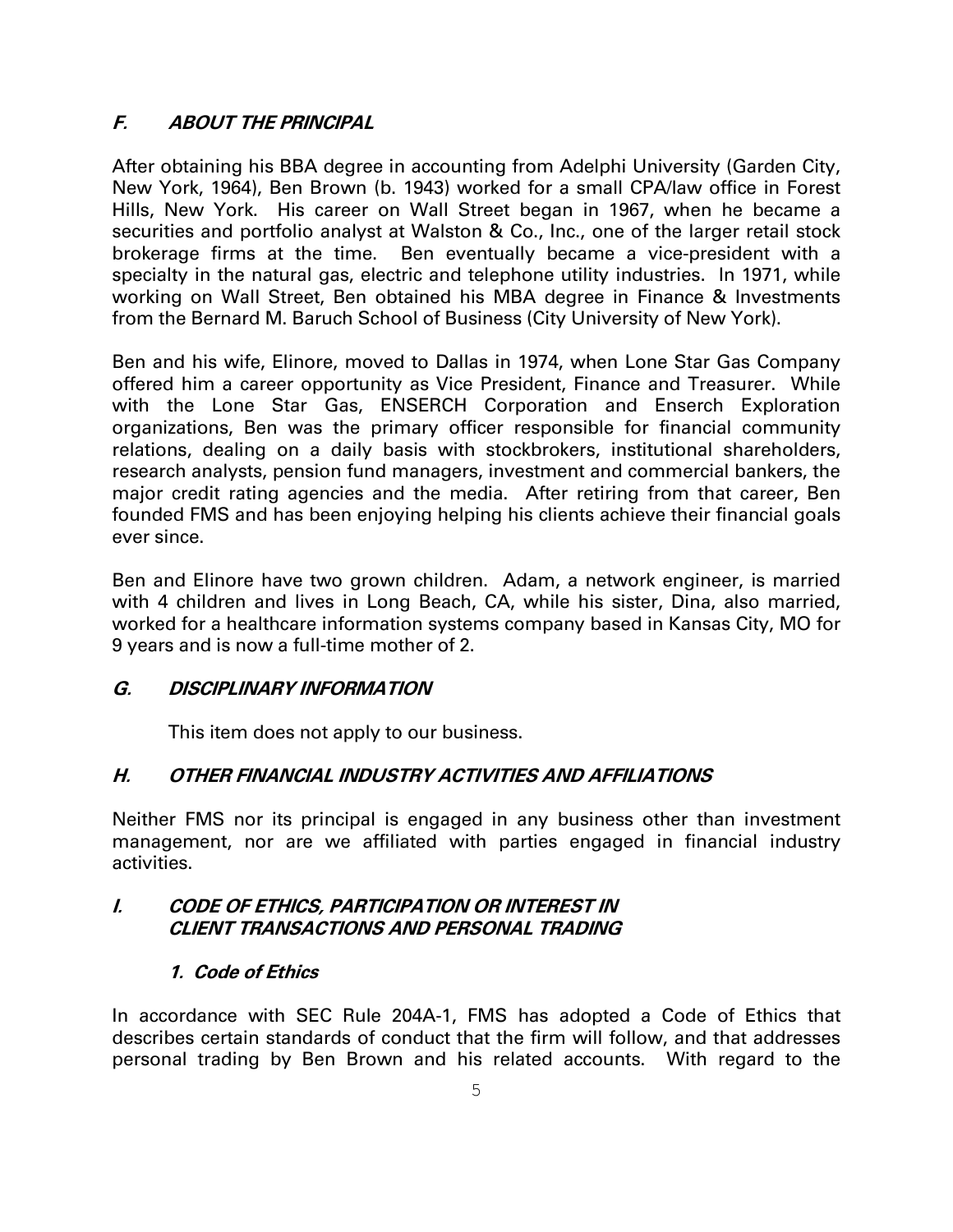standards of conduct, the Code of Ethics, among other things, affirms our fiduciary relationship with clients and obligates us to carry out our duties solely in the best interests of clients and free from all compromising influences and loyalties. The Code of Ethics also contains provisions designed to prevent us from improperly trading on inside information.

We would be pleased to provide a copy of our Code of Ethics upon written request.

#### **2. Participation or Interest in Client Transactions**

This section does not apply to our business.

## **3. Personal Trading**

FMS may buy or sell for clients securities that Ben Brown or his family or other related accounts also own. At all times, however, actions taken on behalf of clients will be taken independently of the securities holdings of Mr. Brown or his related persons.

With regard to personal trading, the FMS Code of Ethics provides that neither Ben Brown nor any member of his immediate family will trade in any security being considered for purchase, sale or recommendation to clients on a particular day until all contemplated client transactions with respect to such security have been completed for that day. Notwithstanding this general rule, Ben may combine an order for securities for himself or his related persons with orders for client accounts, provided that if such a bunched order is only partially filled at the end of a trading day, the securities purchased (or sold) will be allocated ratably among all accounts. [Note however, that odd lots or positions generally less than one percent of an account's total market value will be avoided.]

## **J. BROKERAGE PRACTICES**

FMS typically uses limit orders to buy or sell thinly-traded securities for client accounts. Market orders generally are placed only when we determine that there exists a high degree of liquidity and trading activity, such that the execution of a market order would not be expected to affect the market price of the security.

#### **1. Directed Brokerage**

FMS requires that each investment management client establish a securities brokerage account at Charles Schwab & Co., Inc. ("Schwab"), a member of the New York Stock Exchange and other national and regional stock exchanges. We reserve the right to reject any investment management client who declines to maintain an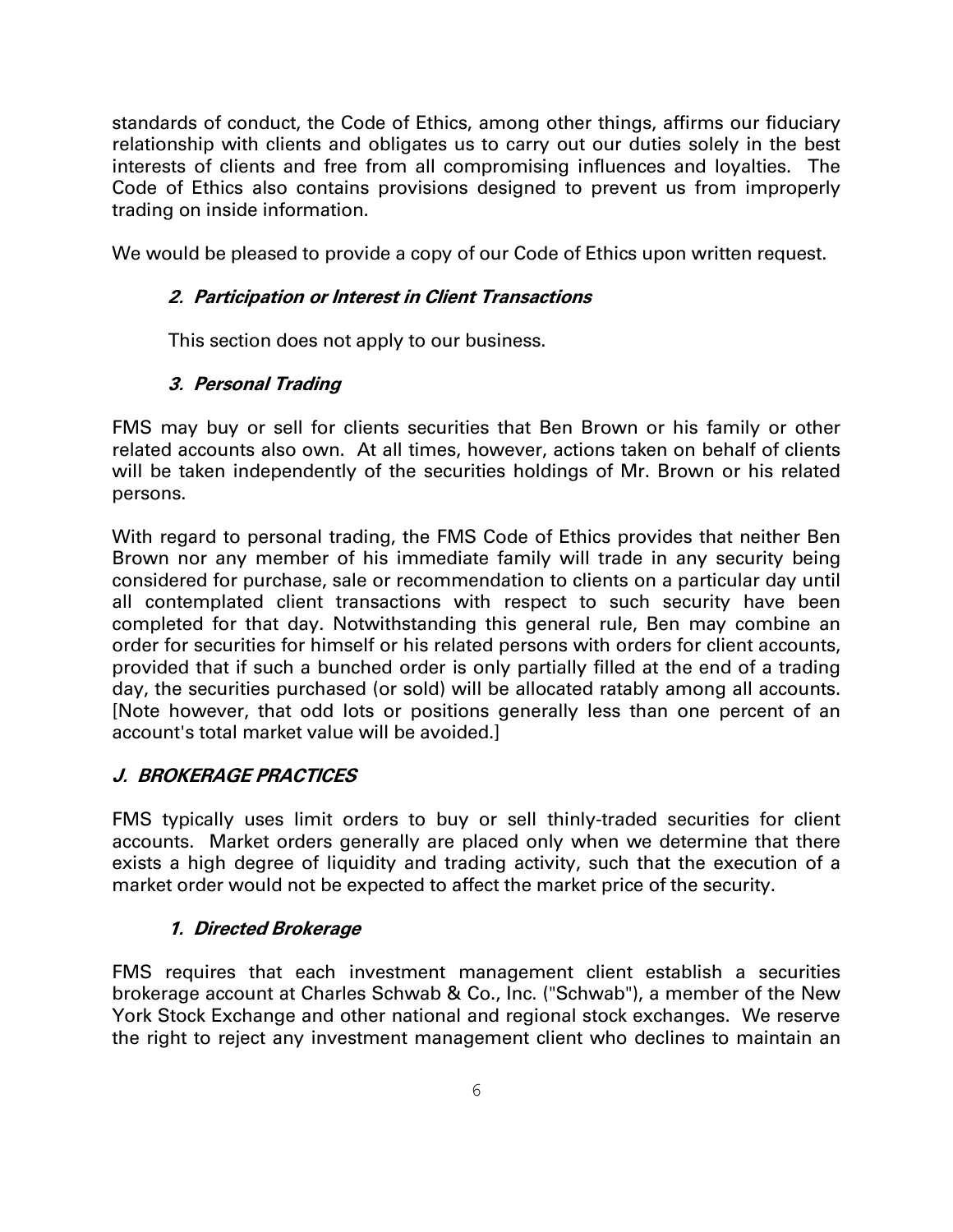account with Schwab. Please note that not all advisers require their clients to direct brokerage to a particular firm.

We have determined that directing brokerage through Schwab is in our clients' best interests because of the cost and quality of Schwab's trade executions. Moreover, when we trade through Schwab, our clients gain access to Schwab's institutional trading desk and institutional-only fund offerings; Schwab also makes certain load mutual funds available to our clients at net asset value and provides other accommodations typically not available to retail investors. Despite these benefits, it is theoretically possible that we may be unable to achieve most favorable execution on client trades because of this directed brokerage arrangement, which may cost clients more money.

#### **2. Research and Other Soft-Dollar Benefits**

In addition to executing trades for our managed portfolios, Schwab also provides custodial services to our clients and provides us with products and services that assist with the management and administration of client accounts. These additional products and services -- which are used in connection with all of our accounts and are not allocated to client accounts in proportion to the trading in such accounts - include software that facilitates trade execution and clearance; research, pricing information and other market data; as well as software that assists with back-office support, recordkeeping and client reporting. These brokerage, research and administrative services benefit FMS because we do not have to produce the services ourselves or purchase them from another source. Consequently, we have an incentive to recommend Schwab based on our interest in receiving these services rather than on clients' interest in receiving most favorable execution.

Notwithstanding this incentive, as stated above, we believe that trading through Schwab is in our clients' best interests. FMS has not committed to direct any specific level of business to Schwab in order to receive ancillary services. Schwab does not currently charge FMS clients commissions for online equity trades, and we believe that the overall cost of doing business with Schwab is reasonable and competitive, in view of Schwab's execution abilities, its custody services and the institutional level of services it provides to our clients.

## **3. Brokerage for Client Referrals**

FMS does not recommend the use of any particular broker-dealer in exchange for referrals of advisory clients.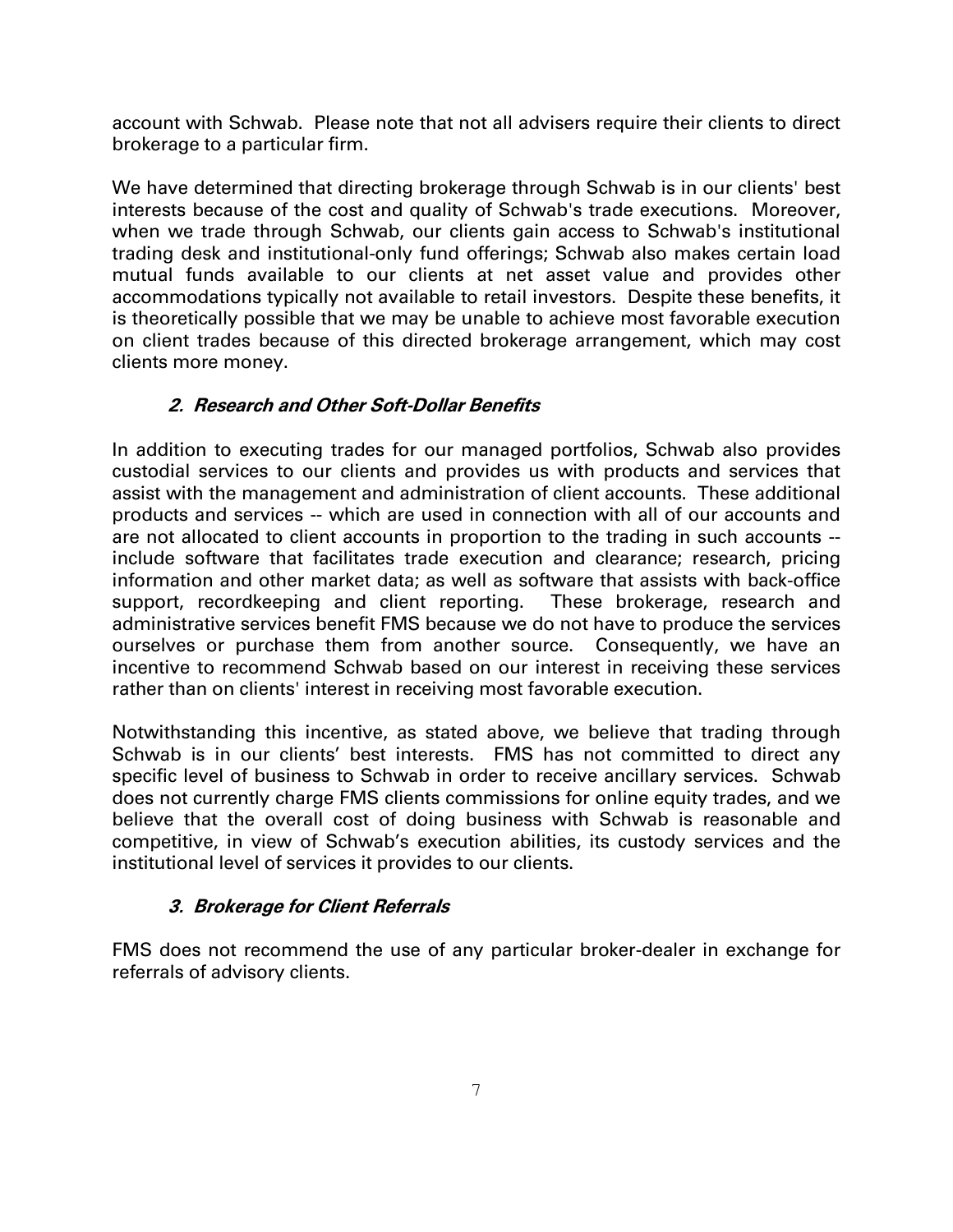#### **4. Trade Aggregation**

FMS may bunch trades of managed accounts in order to obtain best execution. Where a bunched trade is only partially executed, the securities purchased (or sold) will be allocated ratably among all accounts. However, odd lots or positions generally less than one percent of an account's total market value will be avoided.

## **K. REVIEW OF ACCOUNTS**

FMS's principal reviews all portfolios at least once a month, usually twice per month and sometimes, weekly. When a new investment is being undertaken, all FMS client accounts are reviewed to ascertain the suitability of the investment for each account.

FMS sends periodic written reports to clients pertaining either to general topics of interest or specific company investments. Such reports are usually sent via e-mail.

## **L. CLIENT REFERRALS AND OTHER COMPENSATION**

This section does not apply to our business.

## **M. CUSTODY**

As noted in Section J above, Schwab maintains custody of clients' funds and securities. On at least a quarterly basis, Schwab sends each client an account statement identifying the amount of funds and each security in the account at the end of the period and setting forth all transactions in the account during that period. We urge clients to review those statements carefully and to compare the information in them with the information contained in any reports clients receive from FMS.

## **N. INVESTMENT DISCRETION**

As described in Section A above, FMS typically accepts discretionary authority to manage securities accounts on clients' behalf. This is reflected in an "investment objectives" letter that FMS periodically sends to clients.

## **O. VOTING CLIENT SECURITIES**

## **1. Proxies**

We believe that an important ingredient of the investment process is an evaluation of management; therefore, if a condition arises where we would not be in concert with the recommendations of management, we most likely would sell the security in advance of any proxy vote. For this reason, it is FMS's policy that all proxies that